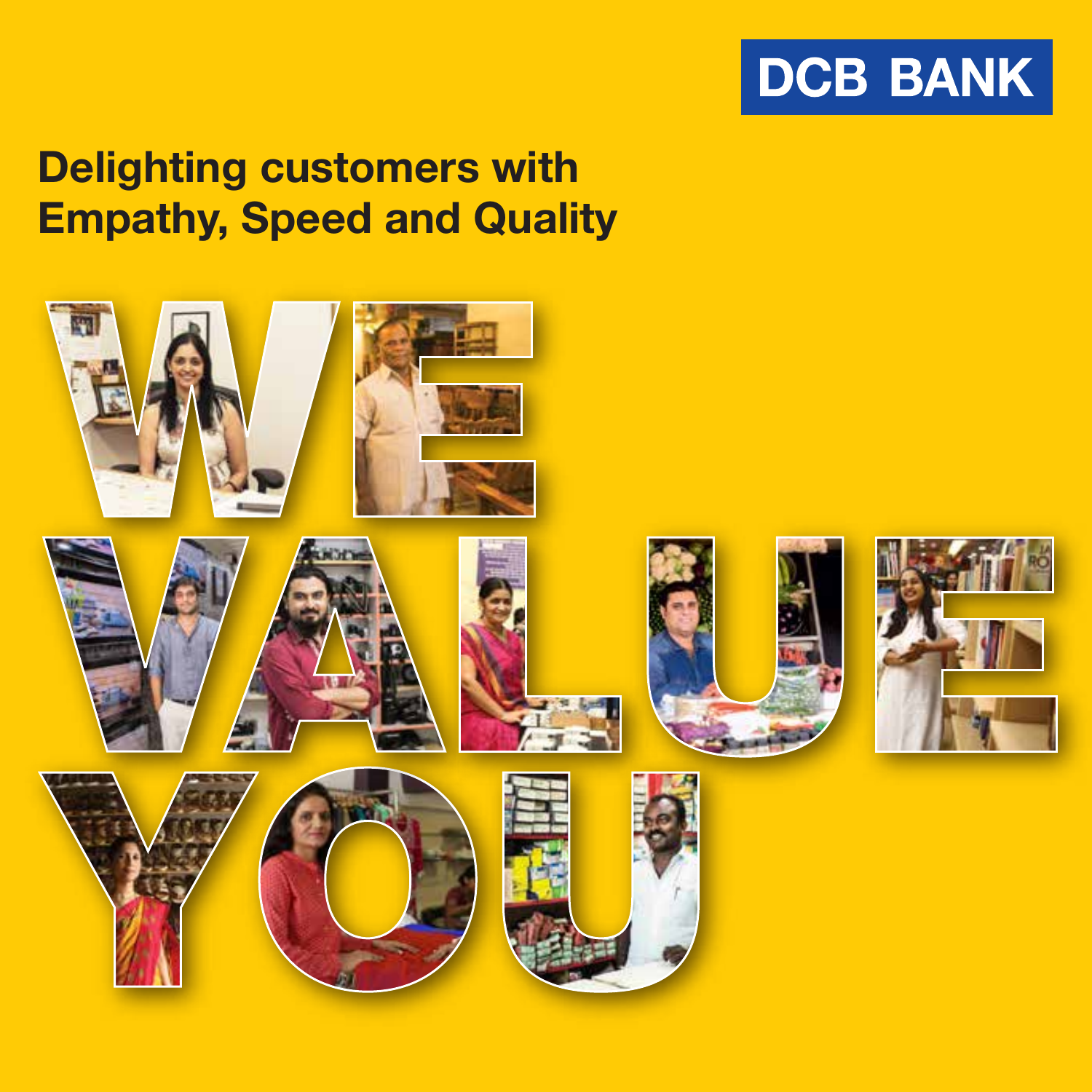

DCB Bank Limited (www.dcbbank.com) is a new generation private sector bank with 356 branches across 19 States and 2 Union Territory. It is a scheduled commercial bank regulated by the Reserve Bank of India. It is professionally managed and governed.

DCB Bank is promoted by AKFED (www.akdn.org/akfed). AKFED is an international development enterprise. It is dedicated to promoting entrepreneurship and building economically sound companies.

## DCB Bank on a Growth Path

- The Bank's branch network stood at 356 branches as on September 30, 2021.
- The Bank's Profit After Tax was at  $\bar{z}$ 65 Cr. in Q2 FY 2022 as against ₹82 Cr. in Q2 FY 2021.
- Net advance were at  $\overline{5}26,850$  Cr. as on September 30, 2021.

| <b>Rating Agency</b>        | <b>As on September</b><br>30, 2021 |
|-----------------------------|------------------------------------|
| <b>CRISIL</b>               |                                    |
| Long Term-Subordinated Debt | AA- / Stable                       |
| Certificates of Deposit     | $A1+$                              |
| Short-Term Fixed Deposits   | $A1+$                              |
| <b>ICRA</b>                 |                                    |
| Long Term-Subordinated Debt | A+(hyb) (Stable)                   |
| Short-Term Fixed Deposits   | $A1+$                              |

- As on September 30, 2021, the Deposits were at  $\overline{531}$ ,769 Cr.
- Gross NPA Ratio stood at 4.68% as on September 30, 2021 as compared to 2.27% as on September 30, 2020.
- Net NPA Ratio stood at 2.63% as on September 30, 2021 as compared to 0.83% as on September 30, 2020.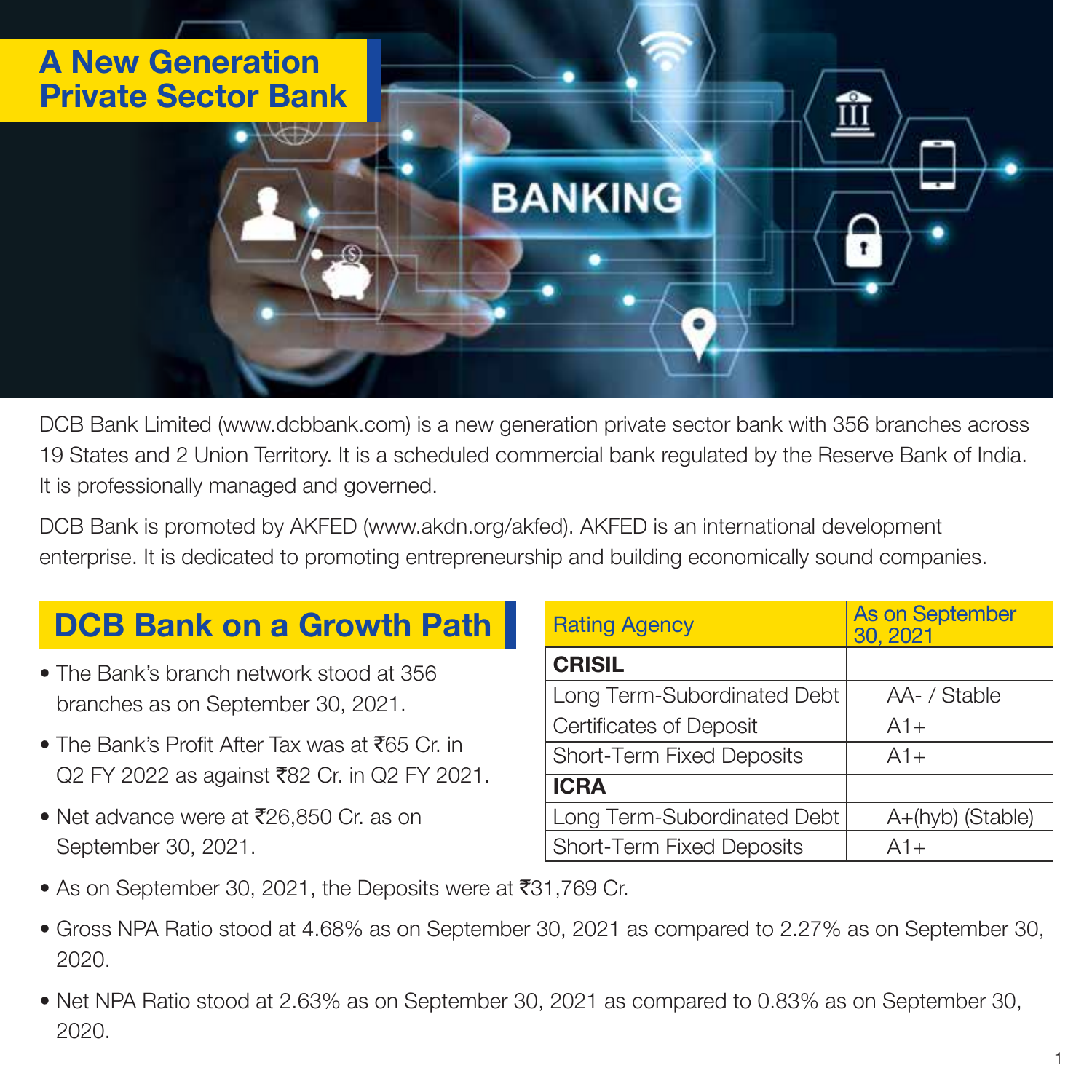## DCB Bank at a Glance

DCB Bank has contemporary technology and infrastructure, including state-of-the-art India's first Aadhaar number and fingerprint based biometric ATMs, and internet banking for personal as well as business banking customers.

The Bank's business segments are Retail, micro-SMEs, SMEs, mid-Corporate, Microfinance Institutions (MFI), Agriculture, Government, Public Sector, Indian Banks, Cooperative Banks and Non Banking Finance Companies (NBFC). DCB Bank has more than 10 Lakh active customers.



## Our Vision

To be the most innovative and responsive neighbourhood Bank in India serving entrepreneurs, individuals and businesses.

## Our Values

| <b>Respect</b><br>Treat Everyone with Dignity                                                                                          |                       |
|----------------------------------------------------------------------------------------------------------------------------------------|-----------------------|
| <b>Ethical</b><br><u> 1989 - Johann Stein, mars an deutscher Stein und der Stein und der Stein und der Stein und der Stein und der</u> | Do What is Right      |
| Fair<br><u> 1989 - Johann Barn, fransk politik (f. 1989)</u>                                                                           | Be Open & Transparent |
|                                                                                                                                        |                       |
|                                                                                                                                        |                       |
| Dynamic <u>_________________________________</u> Sense of Urgency, Passion and Energy                                                  |                       |
| <b>Stretch</b><br><b>Co the Extra Mile, Find Solutions</b> Co the Extra Mile, Find Solutions                                           |                       |
|                                                                                                                                        |                       |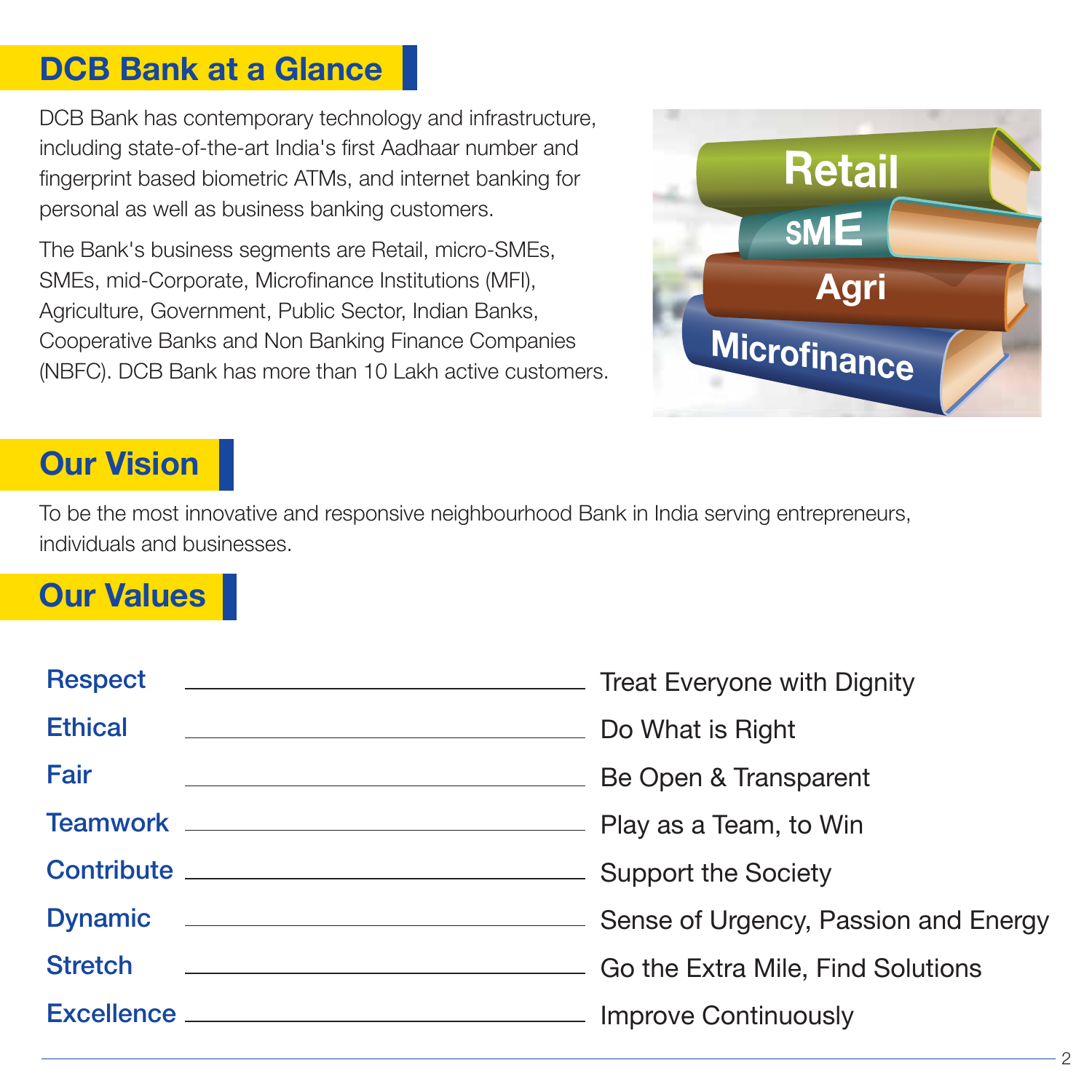## DCB Bank Offers a Wide Range of Products & Services

## Retail Banking

### Deposit Products

- Current and Savings
- Fixed Deposits
- NRI Deposits
- Corporate Salary
- Lockers
- POS Terminals

### Cards

- Co-branded Prepaid **Card**
- Debit Card
- Secured Credit Card

### Loans

- Auto Loan
- Business Loan
- Commercial Vehicle
- Construction Finance
- Home Loan
- Gold Loan
- Kisan Credit Card
- Tractor Loan
- Warehouse Construction Loan

### Payment Services

- Bill / Utility Payments
- IMPS / RTGS / NEFT / UPI
- Remittances
- Tax Payments

### Third Party Products

- Life Insurance
- General Insurance
- Health Insurance
- Mutual funds

### **Services**

- Phone Banking
- Any Branch Banking
- Foreign Exchange
- Online Remittance Abroad
- Internet Banking
- Mobile Banking
- Missed Call facility

### SME, Corporate Banking, MFIs, NBFCs and Co-operative Banks

- Bills Collection
- Cash Management\*\*
- Current Account
- Foreign Exchange
- Guarantees
- Import / Export
- Internet Banking
- Letters of Credit
- Portfolio Buyout
- RTGS / NEFT / IMPS
- Supply Chain Finance
- Term Loan
- Trade Current Account
- Working Capital Loan

*\*\*DCB Bank has a tie-up with Axis Bank to provide DCB Bank customers with the cash management facility at over 1,000 locations across India.*

## **Treasury**

- CDs
- Corporate Bonds
- Equity Investment
- Foreign Exchange
- Liquidity Management
- Statutory Reserves Management
- Trading in Government Securities
- Interest Rate Futures

- -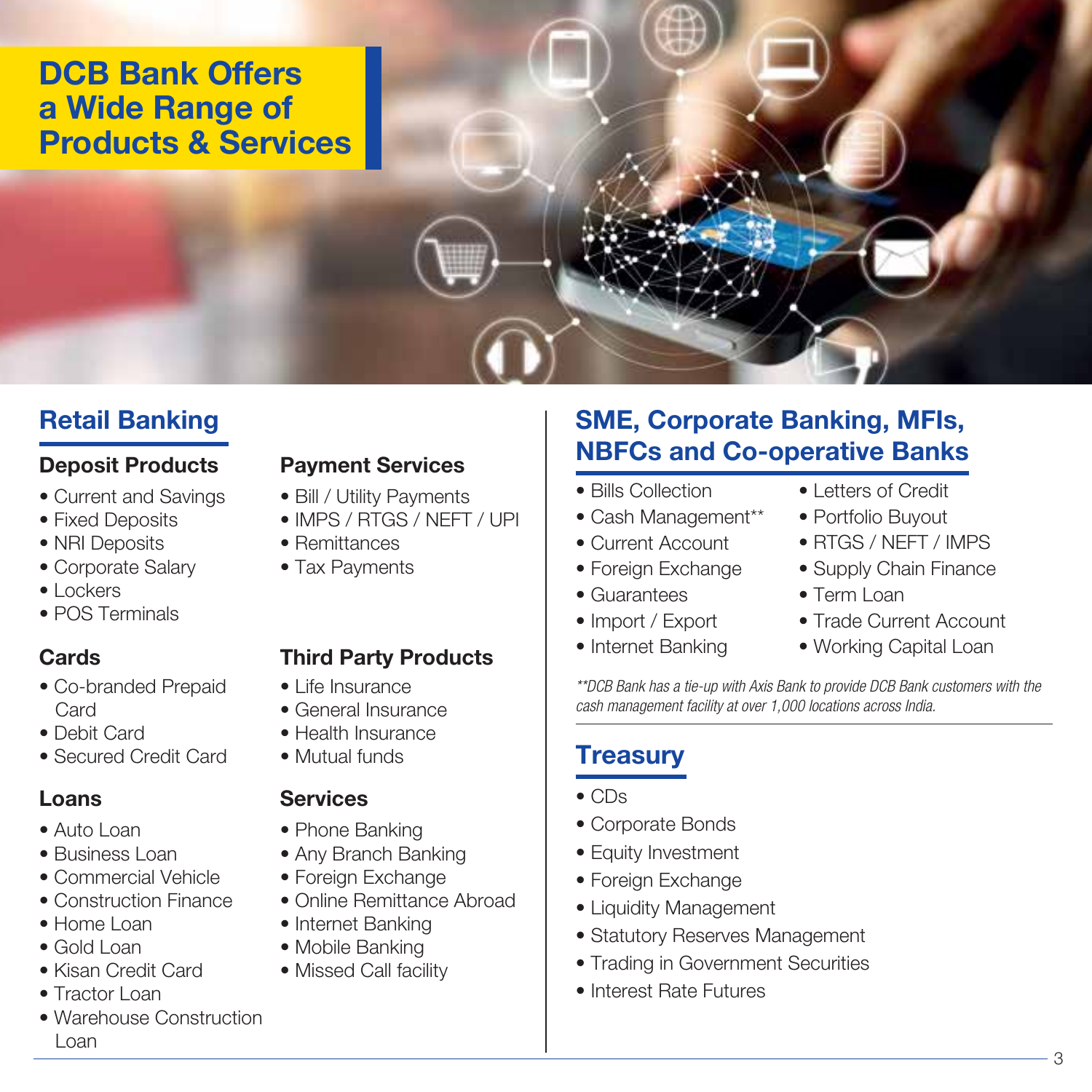## Alliances



| <b>Share Holding Pattern</b><br>(as on September 30, 2021) |                                    | <b>Key Non Promoter</b><br><b>Shareholders</b> | $\frac{0}{0}$ |
|------------------------------------------------------------|------------------------------------|------------------------------------------------|---------------|
|                                                            |                                    | <b>ICICI Prudential Mutual Fund*</b>           | 4.85%         |
|                                                            |                                    | <b>HDFC Small Cap Fund</b>                     | 4.44%         |
|                                                            |                                    | India Advantage Fund S4 I                      | 4.02%         |
|                                                            | AKFED and PJI* 14.87%              | <b>DSP Small Cap Fund</b>                      | 3.42%         |
|                                                            | Bodies Corporate 5.62%             | Franklin India Smaller Companies Fund          | 3.20%         |
|                                                            | Govt. IEPF A/c MCA 0.23%           | Oman India Joint Investment Fund II            | 2.96%         |
|                                                            |                                    | <b>ITI Mutual Fund*</b>                        | 2.87%         |
|                                                            | Individuals 27.37%                 | Aditya Birla Sun Life Mutual Fund*             | 2.73%         |
|                                                            | Institutions*** 49.20%             | Steinberg India Emerging Opportunities         | 2.58%         |
|                                                            | Others (Non-Institutional)** 2.71% | Fund Ltd.                                      |               |
|                                                            |                                    | Nippon Life India Mutual Fund*                 | 2.06%         |
|                                                            |                                    | TVS Shriram Growth Fund 3                      | 1.87%         |

\**Held under various schemes / funds / entities.*

*\*AKFED: Aga Khan Fund for Economic Development & PJI: Platinum Jubilee Investment Ltd.*

*\*\*Includes Clearing Members (0.17%), Non Resident Indians (1.41%),Trusts (0.0006%), Unclaimed shares (0.45%) & Directors & their relatives (0.68%)*

*\*\*\*Institutions includes 10.86% held by FII & FPI*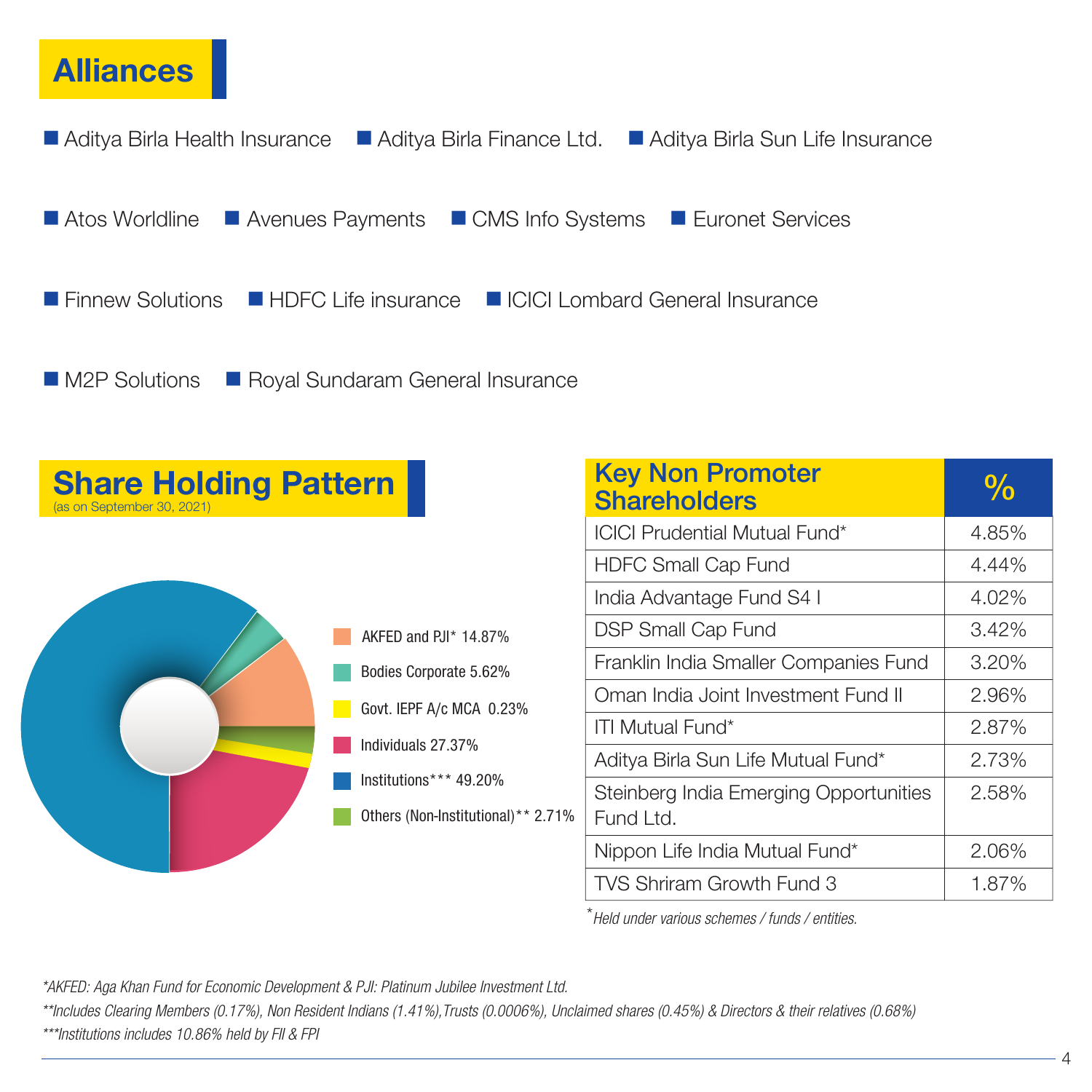## Strong Leadership Experience

## Mr. Murali M. Natrajan Managing Director & Chief Executive Officer

Mr. Murali M. Natrajan was appointed as the Managing Director & CEO on April 29, 2009.

He is a B. Com (Honors) graduate from University of Delhi and is a Fellow Member of the Institute of the Chartered Accountants of India. He has over 37 years of global work experience in Banking & Financial Services. He has worked in India, Hong Kong, Indonesia, Singapore and South Korea.

### His work experience in brief is given hereunder:

- Global Head for SME Banking, Standard Chartered Bank based in Singapore.
- Head of Consumer Banking, Standard Chartered Bank, India & Nepal.
- Head of Mortgage + Auto Business and Business Strategy, Standard Chartered Bank, India.
- Director of Cards Business and Personal Loans, Citibank, Indonesia.
- Director of Cards Business, Citibank, Hong Kong.
- Cards Business Manager, Citibank, India.
- Head of Operations, Consumer Banking, Citibank, India.
- Various senior positions in Citibank, India (Finance, Operations, Credit, Product Management, Marketing, Technology).
- Financial Analyst & South Asia Co-ordinator in American Express TRS (India & Singapore).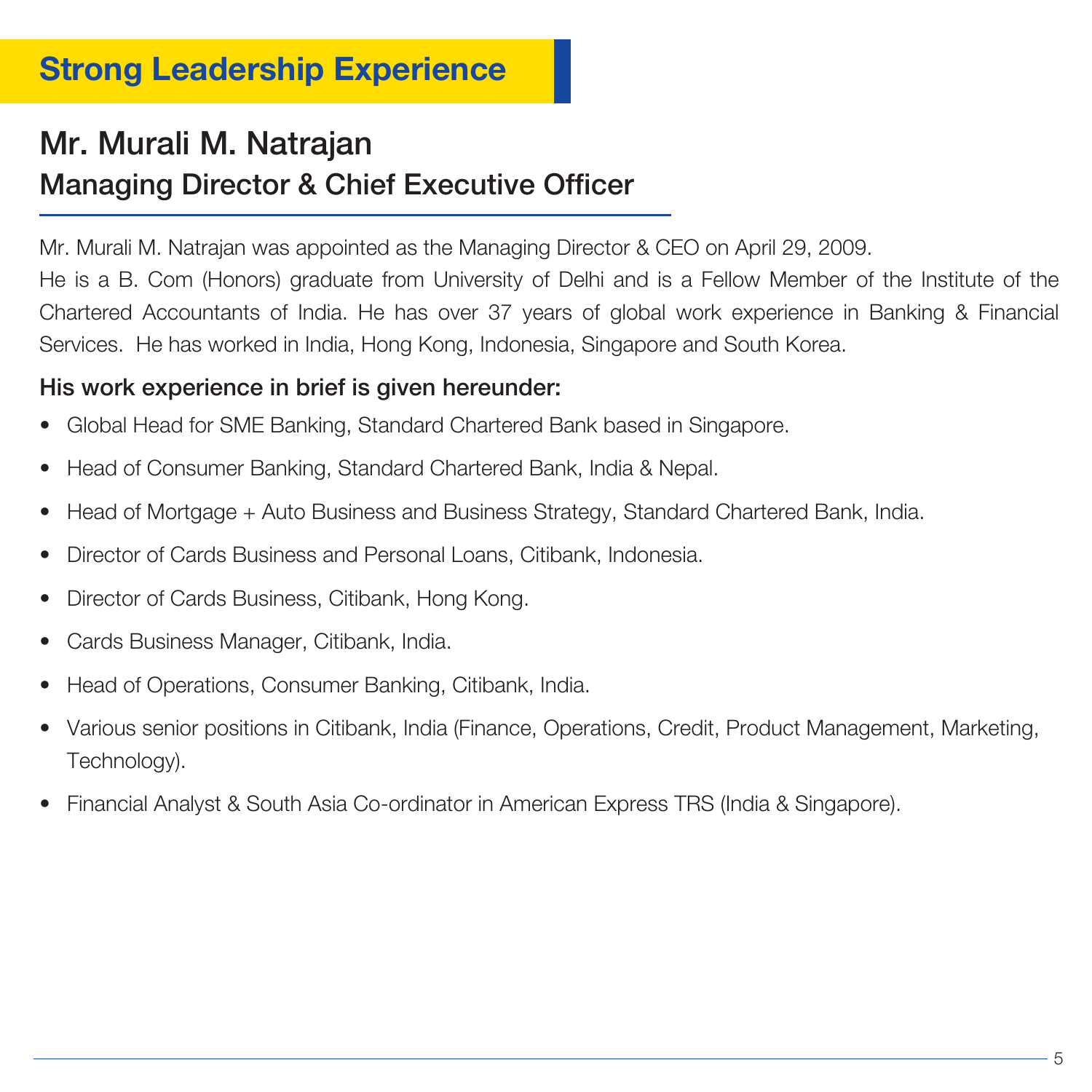## Awards and Recognition



Ecosystem led Innovation **Winner** Infosys Finacle Innovation Awards 2021



Social Impact Award Best Corporate Non-profit Partnership ACEF Asian Leaders Awards 2021



Digital Services (Private Sector Bank) Runner – up ASSOCHAM National E-Summit & Awards 2021



Great Place to Work Certified 2021



ATM Chain Finnoviti Awards 2021



Digital Deposits (Private Sector Bank) **Winner** ASSOCHAM National E-Summit & Awards 2021